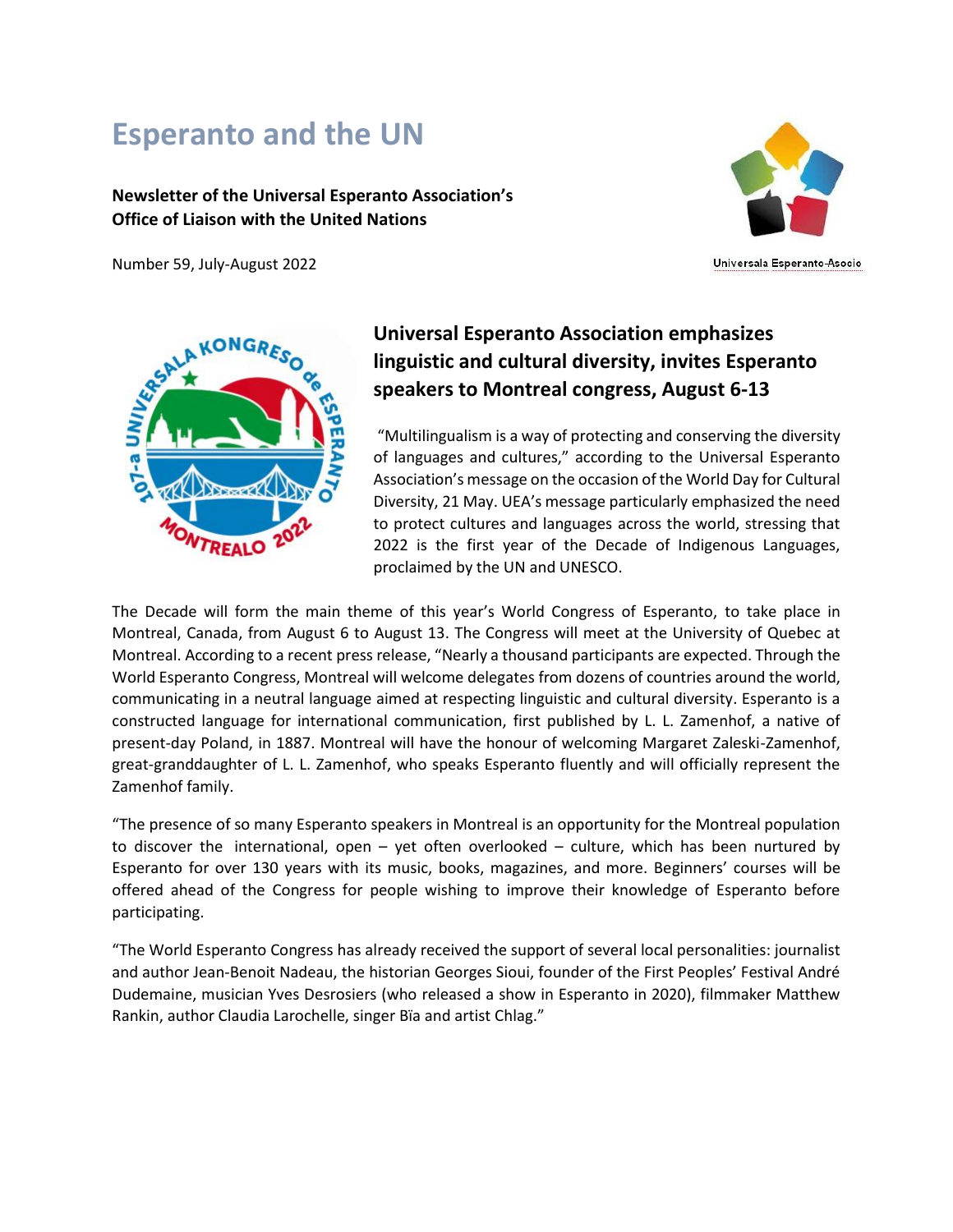## **UEA representative reminds WSIS Forum: Fundamental to human communication is language; fundamental to lack of communication is language difference**

Speaking remotely during the final week of the 2022 WSIS Forum (WSIS: World Summit on the Information Society) in Geneva, the Universal Esperanto Association's representative to the UN, Humphrey Tonkin, emphasized that language difference is a fundamental issue in addressing the needs of today's information society and that information technology should focus on making the voices of the world intelligible to policymakers.

"As we sit here in our international environment," Dr Tonkin remarked, "it is easy to imagine that we have essentially solved the problem of linguistic diversity. We use English – or we are assisted by skilled interpreters and translators and by the communications technologies that they have at their disposal. We feel that we can converse with the world. In truth we can *speak* to the world, but most of civil society cannot *hear* us: we have created a hierarchy of languages, elevating some and marginalising others."

"Sustainable development must include the marginalised, must include reciprocity," he added.

While praising the UN for its efforts to promote multilingualism, Dr Tonkin pointed out that policymakers continue to pay little attention to language difference: "Civil society speaks many languages and often can neither contribute to the international debate nor answer back."

The session in which Dr Tonkin was a panellist was organized by CoNGO, the Conference of NGOs in Consultative Relationship with the United Nations.

### **Committee on Language and Languages to be headed by UEA representative**

An NGO Committee on Language and Languages has been established in New York under the auspices of CoNGO, the Conference of NGOs in Consultative Relationship with the United Nations. Some 23 NGOs have joined as founding members. The committee aims to give greater attention to language issues in the policies, practice and outreach of the United Nations, especially as these relate to the overall importance of language, linguistic justice, and linguistic non-discrimination.

The by-laws of the new committee were approved at a May 18 meeting and an executive board elected. The well-attended meeting featured briefings by UNESCO personnel on that organization's programmes in the field of languages, particularly multilingual education, the International Decade of Indigenous Languages, and the new World Atlas of Languages.

Francis M. Hult and Humphrey Tonkin, representatives of the Universal Esperanto Association to the UN, were elected as chair and vice-chair respectively. Francis Hult is Professor of Education at the University of Maryland Baltimore County (UMBC), and Humphrey Tonkin is President Emeritus of the University of Hartford.